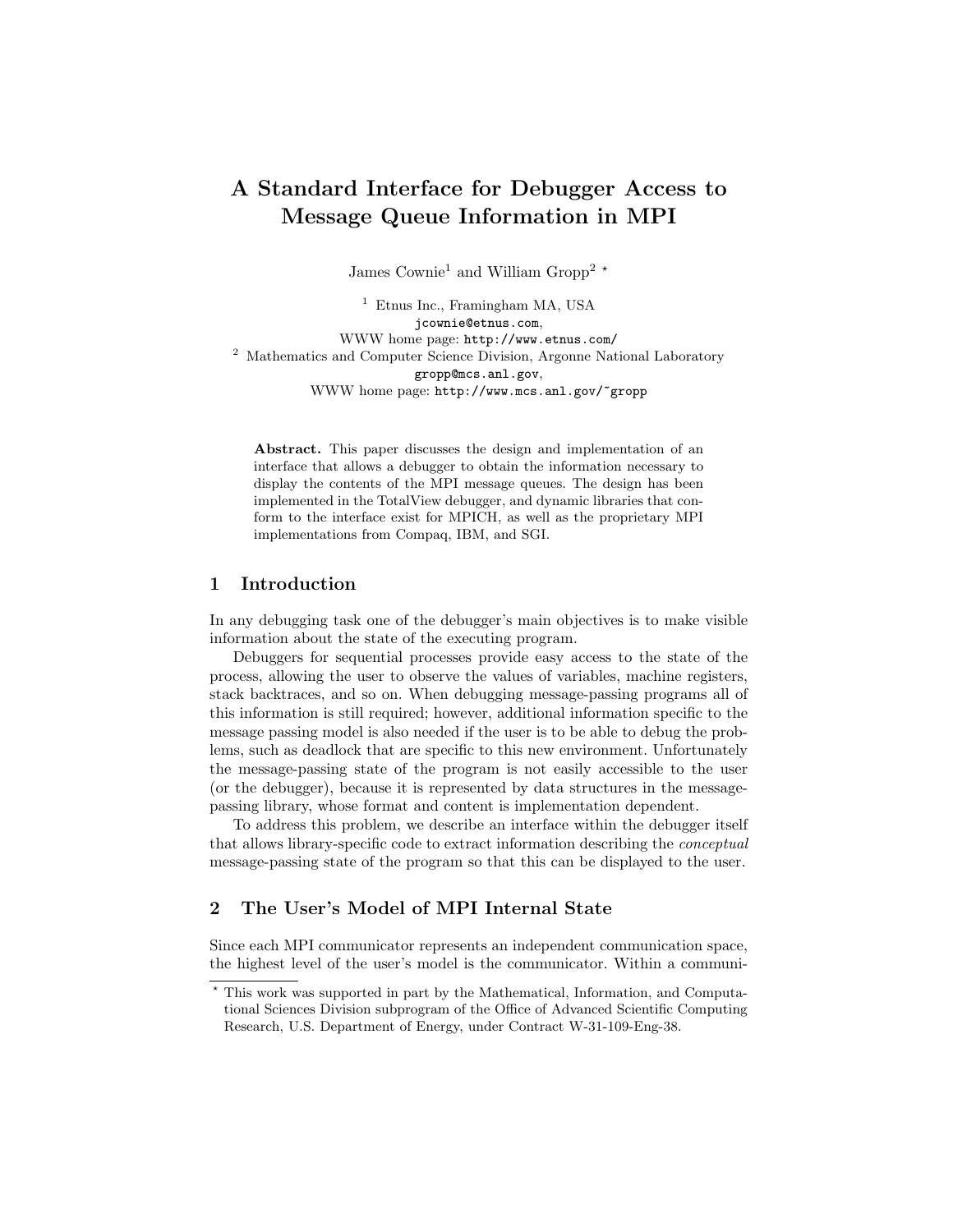cator there are, conceptually at least, three distinct "message queues," which represent the state of the MPI subsystem. These are

Send Queue: represents all of the outstanding send operations.

Receive Queue: represents all of the oustanding receive operations.

Unexpected Message Queue: represents messages that have been sent to this process, but have not yet been received.

The send and receive queues store information about all of the unfinished send and receive operations that the process has started within the communicator. These might result either from blocking operations such as MPI Send and MPI Recv or nonblocking operations such as MPI Isend or MPI Irecv. Each entry on one of these queues contains the information that was passed to the function call that initiated the operation. Nonblocking operations will remain on these queues until they have completed and have been collected by a suitable MPI Wait, MPI Test, or one of the related multiple completion routines. The unexpected message queue represents a different class of information, since the elements on this queue have been created by MPI calls in other processes. Therefore, less information is available about these elements. In all cases the order of the queues represents the order that the MPI subsystem will perform matching (this is important where many entries could match, for instance when wild-card tag or source is used in a receive operation).

Note that these queues are conceptual; they are a description of how a user can think about the progression of messages through an MPI program. As we discuss below, an MPI implementation may have fewer or more queues, and the queues within an implementation may be different. The interface described in this paper addresses how to extract these conceptual queues from the implementation so that they can be presented to the user independently of the particular MPI implementation.

# 3 Queues in Actual MPI Implementations

The MPICH implementation of MPI [1] maintains only two queues in each process: a queue of posted receives and a queue of unexpected messages. There is no explicit queue of send operations; instead, all of the information about an incomplete send operation (e.g., an MPI Isend) is maintained in the associated MPI Request. In addition, operations associated with all communicators live in the same queues, being distinguished internally by a context identifier.

Other organizations of message queues are possible. For example, Morimoto et al [2] describe a system where posted receives from a particular source are sent to the processor that is expected to send the message; in this implementation there is a queue of unmatched receives that send operations try to match before sending data to a destination. This does not conflict with the queue model that we have described; it is always possible for an MPI implementation to present the three queues that this interface requires. However, this internal queue of "expected receivers" is not visible to the user via the debug interface described here.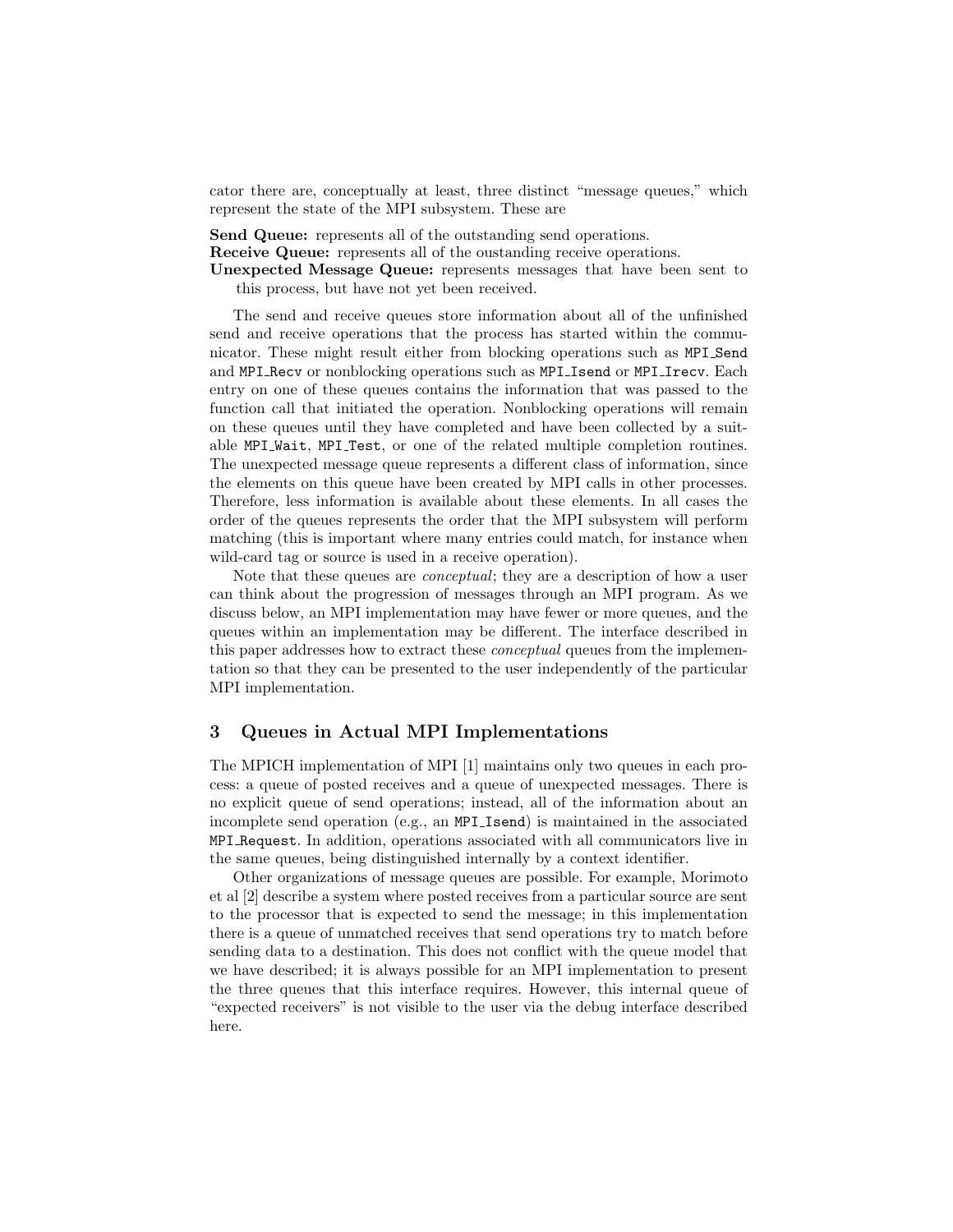# 4 How to Extract State for a Debugger

While it would be possible to define a set of data structures that an MPI library must implement solely so that a debugger could extract the data it needed, specifying such implementation details was at conflict with the aim of the MPI Forum of defining an interface that would allow implementations to achieve low latency. Therefore, although we considered the idea of making such a proposal to the MPI-2 Forum, we decided against it, since it would clearly never be accepted.

Another apparently attractive solution would be to provide MPI calls that could be made inside a process to return information about the MPI library state. Unfortunately, this approach has a significant problem: it requires that there be a thread in the process that the debugger can use at any time to call the inquiry function. In many cases of interest no such thread exists; for instance, when debugging core files, there are no threads at all, or when debugging a deadlocked set of processes, all of the threads are likely to be in the system calls underlying the send or receive operations. These arguments lead to the conclusion that accessing the library state must be driven by the debugger, rather than code running inside the process.

One way to permit the debugger to display MPI library state would be explicitly to code the knowledge of the MPI library's internal data structures into the debugger. While this works (and indeed was the way that we initially implemented MPI queue display for MPICH in TotalView [3]), it is unattractive because it links the debugger and MPI library versions together inextricably and it requires that the writers of the debugger have access to the details of the MPI implementation. For vendor-specific MPI implementations (when the MPI vendor and debugger vendor are different), such access is hard or impossible to obtain (often requiring the involvement of lawyers).

#### 4.1 Use of a Library Dynamically Linked into the Debugger

The solution that we have now adopted (and which is supported by TotalView) is to have the debugger use the Unix dlopen call to load a dynamic library (the "debug DLL") at run time, when the debugger knows which MPI implementation is being used. This debug DLL is provided and distributed by the writers of the target MPI library.

This allows the debugger to be insulated from the internals of the MPI library, so that changes to the MPI implementation do not require the debugger to be rebuilt. Instead, the MPI implementation's specific debug DLL must be changed, but this is the responsibility of the MPI implementors. It allows the debugger to support multiple MPI implementations on the same system (for instance, both MPICH and a vendor MPI implementation) and to be portable, requiring no changes to its MPI support to work with many different MPI implementations. Finally, it allows implementors of MPI to provide their users with high-level debugging support without requiring access to the source code of the debugger.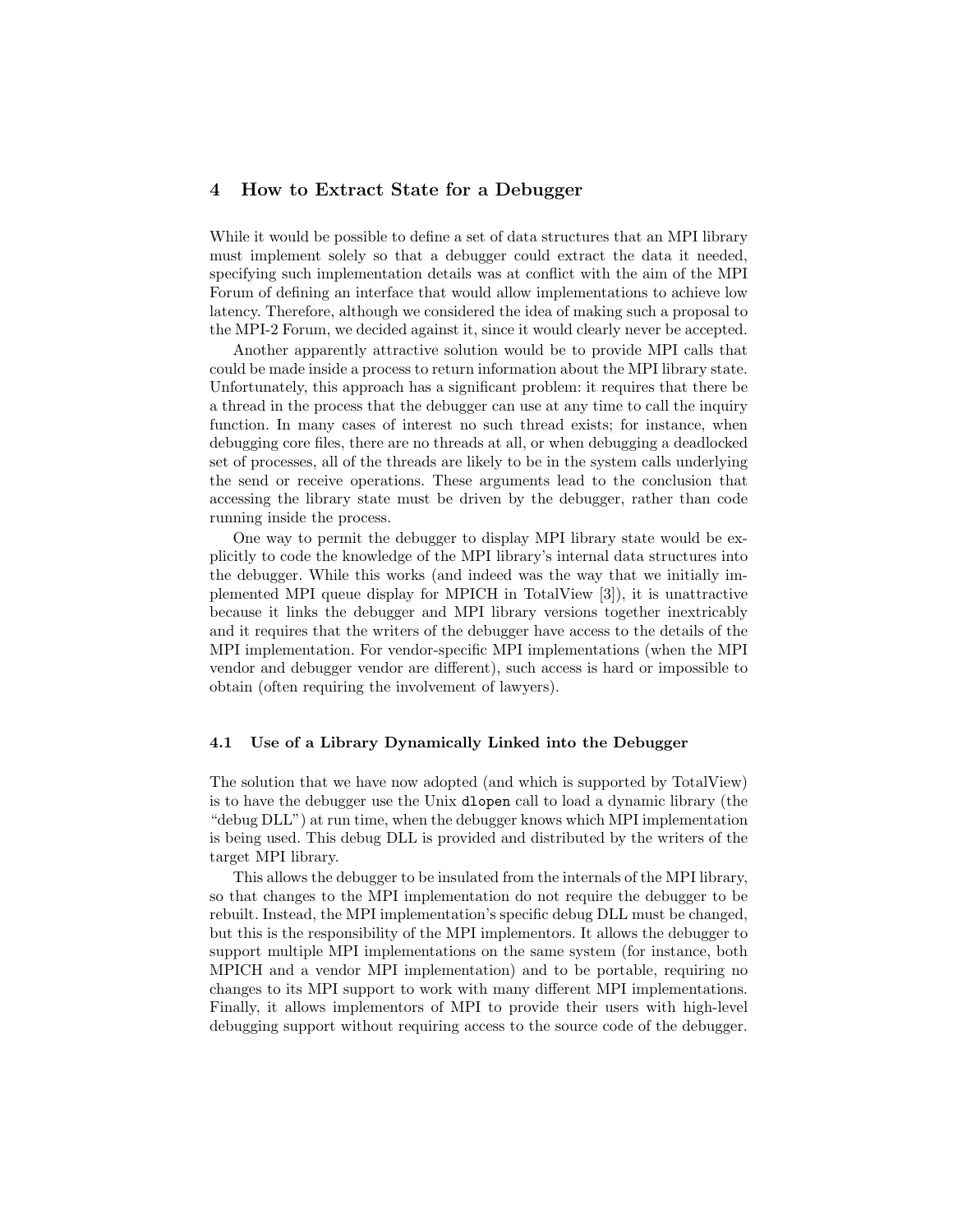### 5 The Interface between Debugger and Debug DLL

All calls to the debug DLL from the debugger are made through entry points whose names are known to the debugger. However, all calls back to the debugger from the debug DLL are made through a table of function pointers that is passed to the initialization entrypoint of the debug DLL. This procedure ensures that the debug DLL is independent of the specific debugger from which it is being called.

### 5.1 Opaque Objects Passed through the Interface

The debugger needs to identify to the debug DLL a number of different objects (mqs for "message queue system"):

mqs image: an executable image file mqs process: a specific process mqs type: a named target type (struct or typedef)

However, the debugger does not want to expose its internal representations of these types to the debug DLL, which has no need to see the internal structure of these objects, but merely uses them as keys to identify objects of interest, or to be passed back to the debugger through a callback.

These objects are therefore defined in the interface file as typedefs of undefined structures and are always passed by reference. The use of these opaque types allows the debugger the freedom either to pass true pointers to its internal data structures or to pass some other key to the debug DLL from which it can later retrieve its internal object. We prefer typedefs of undefined structures rather than simply using void \*, since using the typedefs provides more compile-time type checking over the interface.

For reasons of efficiency it is important that the debug DLL be able easily to associate information with some of these debugger-owned objects. For instance, it is convenient to extract information about the address at which a global variable of interest to the debug DLL lives only once for each process being debugged, rather than every time that the debug DLL needs access to the variable. Similarly, the offset of a field in a structure that the debug DLL needs to understand is constant within a specific executable image, and again should be looked up only once. Callbacks are therefore provided by the debugger to allow the debug DLL to store and retrieve information associated with image and process objects. Since retrieving the information is a callback, the debugger has the option either of extending its internal data structures to provide space for an additional pointer or of implementing a hash table to associate the information with the process key.

### 5.2 Concrete Objects Passed through the Interface

To allow the debugger to obtain useful information from the debug DLL, concrete types are defined to describe a communicator and a specific element on a message queue.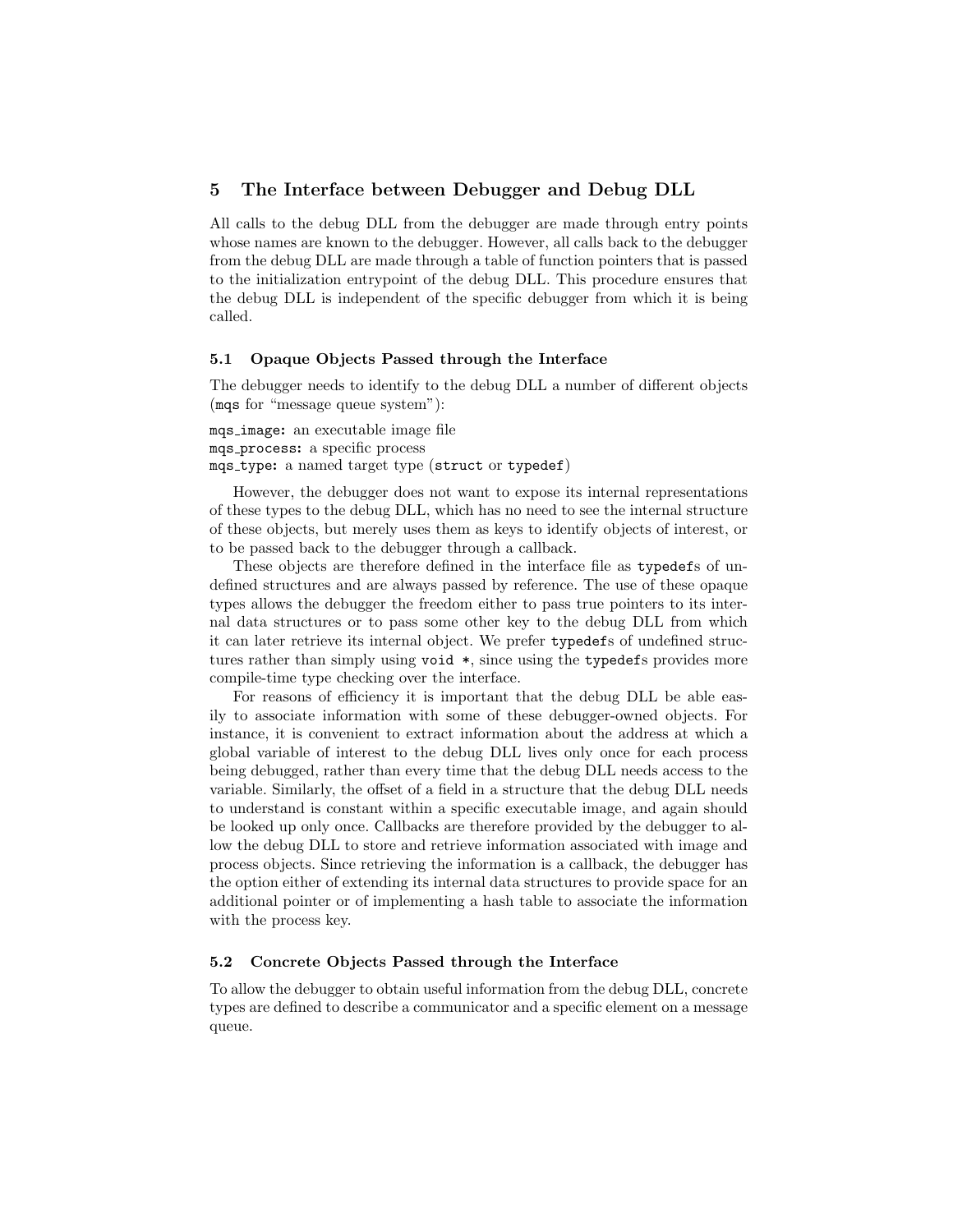The information in the mqs communicator structure includes the communicator's size, the local rank of the process within the communicator, and the name of the communicator as defined by the MPI implementation or set by the user using the MPI-2 [4] function MPI Comm set name, which was added to the standard specifically to aid debugging and profiling.

The mqs pending operation structure contains enough information to allow the debugger to provide the user with details both of the arguments to a receive and of the incoming message that matched it. All references to other processes are available in the mqs pending operation structure both as indices into the group associated with the communicator and as indices into MPI COMM WORLD. This avoids any need for the debugger to concern itself explicitly with this mapping.

#### 5.3 Target Independence

Since the code in the debug DLL is running inside the debugger, it could be running on a completely different machine from the debugged process. Therefore, the interface uses explicit types to describe target types, rather than using canonical C types. The interface header definition file defines the types mqs taddr t and mqs tword t that are appropriate types for the debug DLL to use on the host to hold, respectively, a target address (void \*) and a target word (long).

It is also possible that although the debugger is running locally on the same machine as the target process, the target process may have different properties from the debugger. For instance, on AIX, IRIX, or Solaris 7, it is possible to execute both 32- and 64-bit processes. To handle this situation, the debugger provides a callback that returns type size information for a specific process. To handle the possibility that the byte ordering may be different between the debug host and the target, the debugger provides a callback to perform any necessary byte reordering when viewing the target store as an object of a specific size.

The debugger also provides callbacks to the debug DLL to allow it to find the address of a global symbol, to look up a named type, to find the size of a type, and to find the offset of a field within a (struct) type. Each of these calls takes as an argument a specific process.

These callbacks enable the debug DLL to be entirely independent of the target process, as is demonstrated by the fact that the MPICH implementation of the debug DLL contains no target-specific #ifdefs yet is successfully used on a variety of both big- and little-endian 32- and 64-bit systems.

### 5.4 Services Provided to the Debug DLL by the Debugger

As well as the services already described for extracting symbols and types and for supporting target independence, the debugger provides the debug DLL with a function for reading the store of a target process. This is the most fundamental service provided, since without it the debug DLL would have no access to target runtime state information.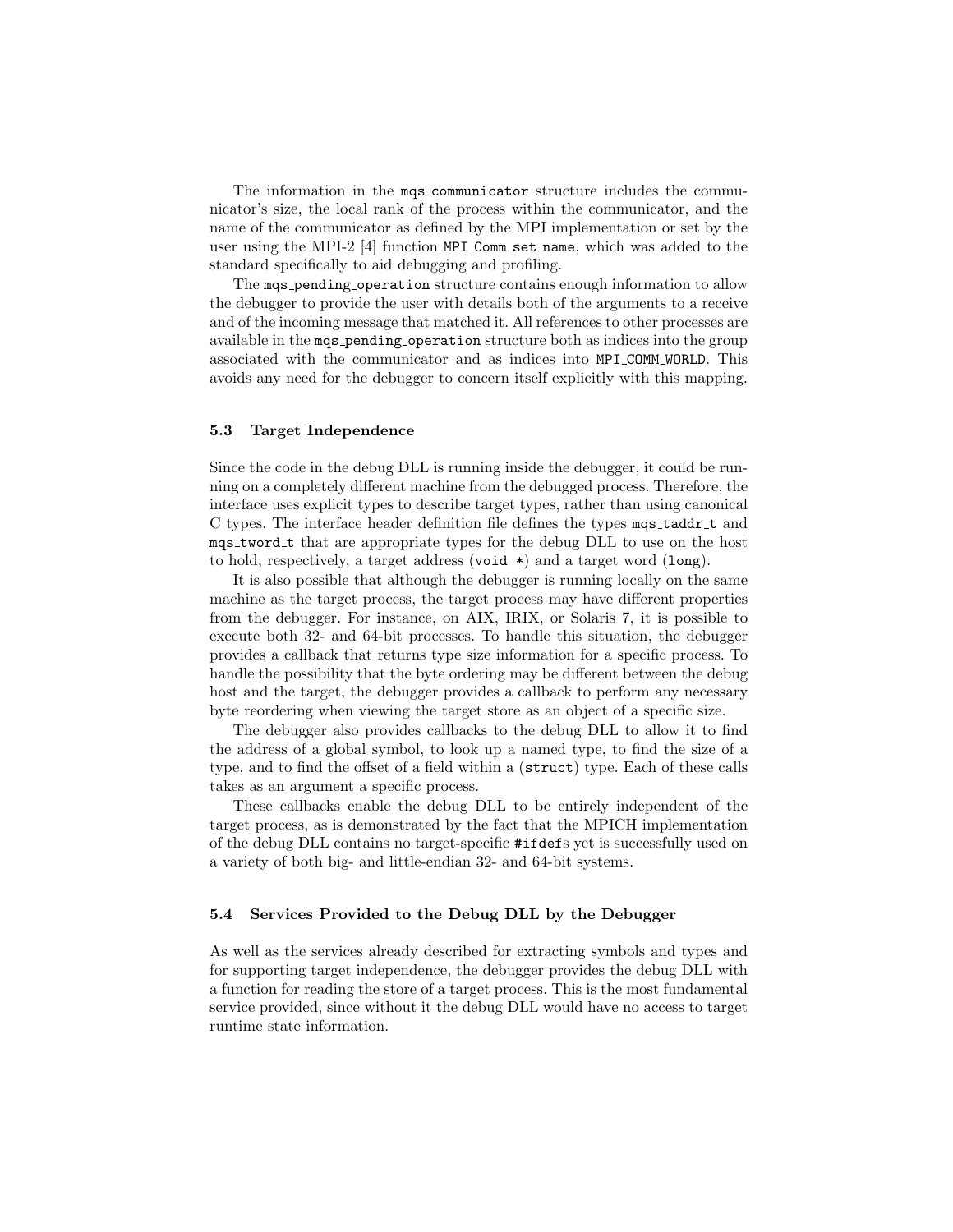### 6 Extracting the Information

The debug DLL functions called from the debugger to extract the information are structured as iterators: one to iterate over all of the communicators in a process, and a second to iterate over all of the messages in a specific message queue. This avoids the problems of store allocation that would arise were the interface defined in terms of arrays or lists of objects.

Since a communicator and associated translation groups can be of significant size (in MPICH a communicator and its associated groups occupy at least 176 bytes on a 32-bit machine), reading all of the communicator information each time that a message queue is displayed could be slow. Therefore a call to the routine mqs update communicator list is made before the communicator iterator is initialized if the debugger knows that the process has run. This allows the DLL to hold the communicator information locally and to update it only when the communicator list has been changed. In the MPICH library such changes are detected by the use of a sequence number that is incremented whenever a communicator is created, destroyed, or modified (e.g., has its name changed).

To extract the communicator list, the debugger iterates over all of the communicators in the process using code similar to the following  $C++$  example taken directly from TotalView. The MPI debug support library has been encapsulated in the C++ dll object, whose methods are trivial wrappers for the functions in the debug DLL itself.

```
/* Iterate over each communicator displaying the messages */
mqs_communicator comm;
```

```
for (dll->setup_communicator_iterator (process);
     dll->get_communicator (process, &comm) == mqs_ok;
    dll->next_communicator(process))
{
  /* Do something on each communicator, described by comm */
}
```
To extract information about a specific message queue in the currently selected communicator, code like this (again taken with only trivial edits from TotalView) is used.

```
int errcode = dll->setup_operation_iterator (process, which_queue);
if (errcode != mqs_ok)
 return false; /* Nothing to be done */
mqs_pending_operation op;
while (dll->next_operation (process, &op) == mqs_ok)
  {
      /* Display the information about the operation from op */
  }
```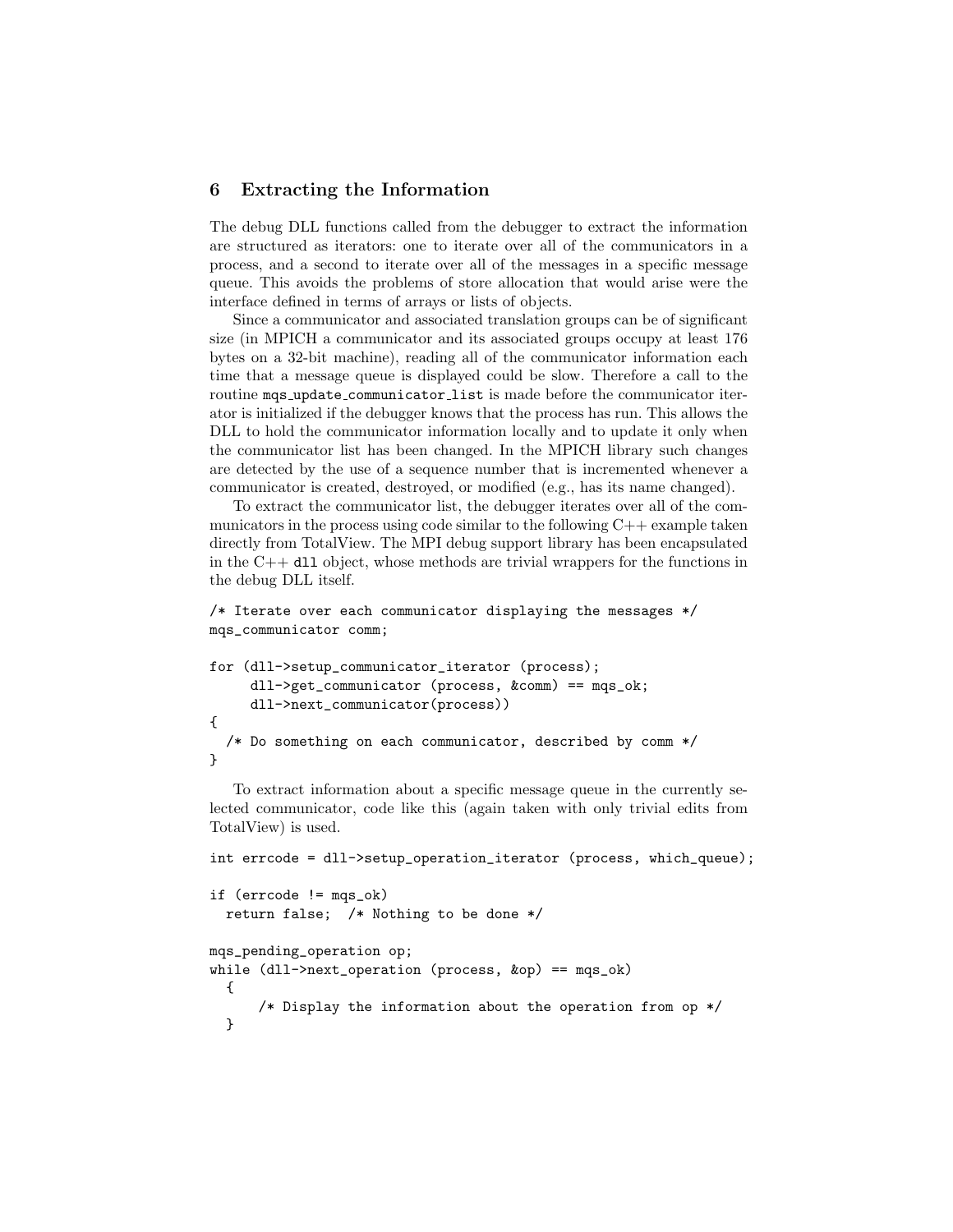# 7 Implementation of the Debug DLL for MPICH

To provide a send queue for the debugger, we added a small amount of code to the MPICH implementation to maintain a list of MPI Requests associated with MPI Send operations; completion of these operations (with MPI Test, MPI Wait, or the related multiple-completion routines) removes the request from the list. This extra list is conditionally compiled into MPICH when MPICH is configured with the --enable-debug switch. The run-time cost of this change is minimal when the process is not being debugged, amounting to one additional conditional branch in each of the immediate send operations, and in each of the test or wait operations when completing a request created by an immediate send.

The rest of the implementation of the debug DLL uses existing MPICH data structures; changes in MPICH internals are invisible to the debugger. For example, a change in MPI Request to handle requests freed by the user before the operation completed only required rebuilding the DLL (along with the MPICH library); this change appeared in the next release of MPICH without requiring any change in TotalView.

# 8 Use of the Message Queue Data

Message queue data extracted from an MPI program can be used in many ways. The most basic is just to display it to the user, as in Fig. 1.

| eurompi.0                                          |                                        |  |
|----------------------------------------------------|----------------------------------------|--|
|                                                    | Message State for "eurompi.0" (3250.1) |  |
| Reversed                                           |                                        |  |
| Comm size                                          |                                        |  |
| Comm_rank                                          | $\frac{3}{2}$                          |  |
| Pending receives<br>[0]                            |                                        |  |
| Status<br>Source selection ANY<br>Tag              | Pending<br>100 (0x00000064)            |  |
|                                                    |                                        |  |
|                                                    | Buffer Length 4 (0x00000004)           |  |
| Unexpected messages : none<br>Pending sends<br>[0] |                                        |  |
| Non-blocking send                                  |                                        |  |
| Status                                             | Complete                               |  |
| Target                                             | $0$ (eurompi.2)                        |  |
| Tao                                                |                                        |  |

Fig. 1. Sample display generated by TotalView using the interface with MPICH

The data can also be used as input to tools that give higher-level information; for instance, Chan [5] describes a "Wait state graph" tool that uses the information extracted from an MPI implementation through this interface to show the user the message dependencies in an MPI program.